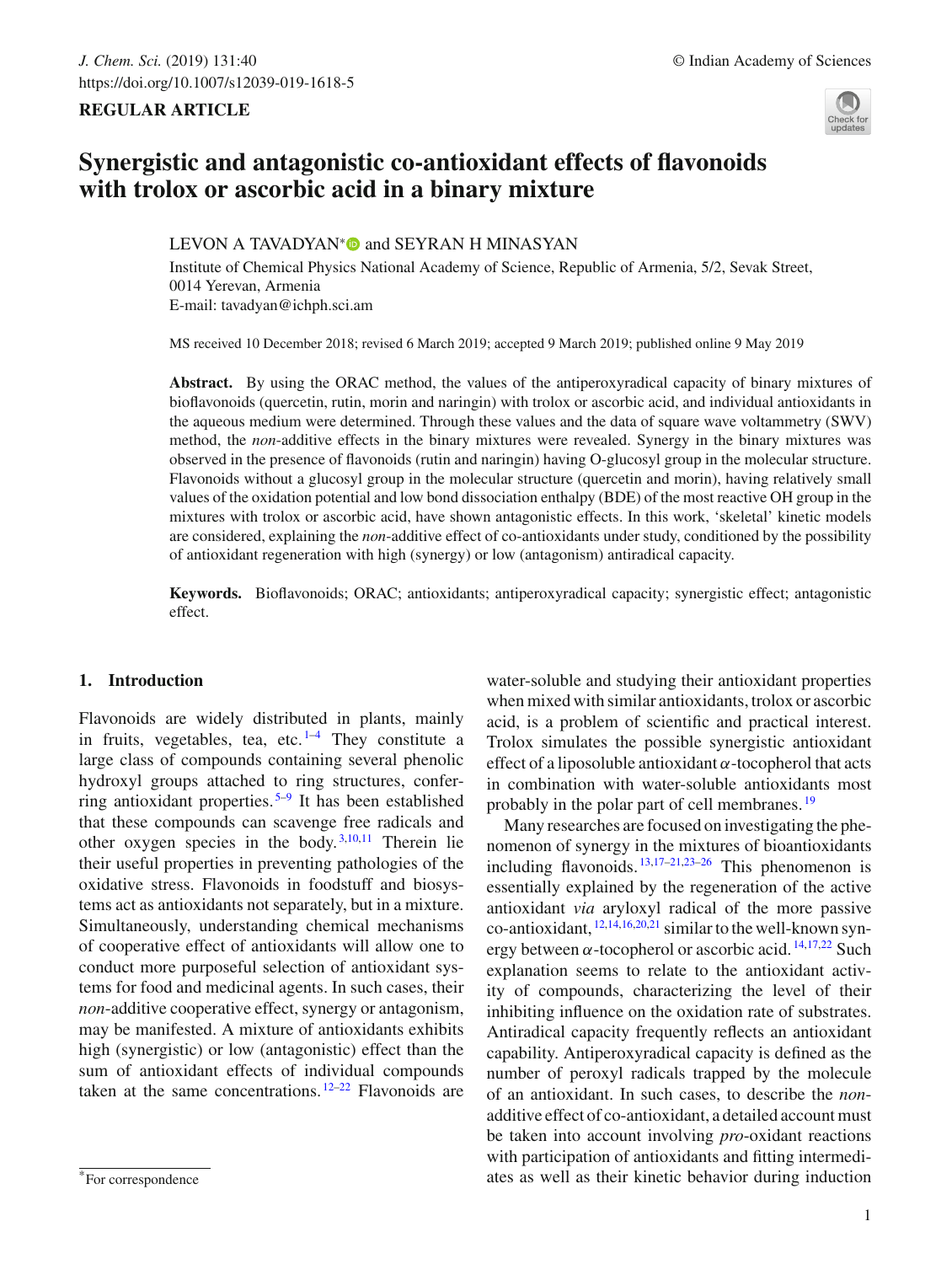period of lipids oxidation. In the present research, antiperoxyradical capacity  $(f)$  is considered as the main characteristic of the antioxidant ability of the compounds under study and their binary systems without oxidizing substrates.

Peroxyl radicals are basic chain carriers at chain peroxidation of cell membrane lipids. It is common knowledge that uncontrollable intensification of the peroxidation processes of cell membrane lipids results in oxidative diseases. The compounds under consideration are regulators of lipid peroxidation, acting as chainbreaking antioxidants that trap kinetic chain carriers, the peroxyl radicals. [4](#page-9-1)[,12](#page-9-7)[,14](#page-9-15)[,16](#page-9-16)

Kinetic method of the determination of absorption capacity in relation to oxygen-centred radicals ('Oxygen Radical Absorption Capacity'- ORAC) [26](#page-9-14)[–28](#page-9-18) is selected as the basis to determine the antiperoxyradical capacity. This method was selected because it takes into account the following circumstances. Integrally, the *non*-additive effect of a mixture of antioxidants is conditioned by their combined systemic behavior in the reaction system. The *non*-additive effect (synergy, antagonism) of antioxidants in many respects depends on the nature of the reaction system itself. We suggest that two types of *non*-additive effects of a mixture of antioxidants should be differentiated, which become apparent in i) the presence of *pro*-oxidant reactions that assist oxidation with the participation of antioxidants and their intermediates, and ii) the absence of *pro*oxidant reactions with participation of antioxidants and their intermediates. This enables a step-by-step understanding of the complex mechanism of *non*-additive effects for the mixture of antioxidants.

In this work, along with the ORAC method, the square wave voltammetry (SWV), the electroanalytical method, was used retracing the consumption kinetics at least for one species of the mixture of antioxidants. This method was applied to facilitate the interpretation of data obtained by the ORAC method.

The work is aimed at studying the combined antioxidant effect of four structurally related flavonoids: rutin, quercetin, morin and naringin paired with ascorbic acid or trolox in the aqueous medium. Simultaneously, we studied the chemical mechanism of *non*-additive effects in the mixture of antioxidants under consideration. The general structure of flavonoids containing three rings, denoted by A, B and C is depicted in Figure [1.](#page-1-0) In the studied flavonoids, a pyranyl ring C containing a double bond, a carbonyl group and a hydroxyl or sugar groups are present. Substitution of hydroxyl groups in the A and B rings by other groups (for example, sugar group for naringin) also distinguishes individual compounds.  $7-9$  $7-9$ 



<span id="page-1-0"></span>Figure 1. Molecular structures of the investigated flavonoids.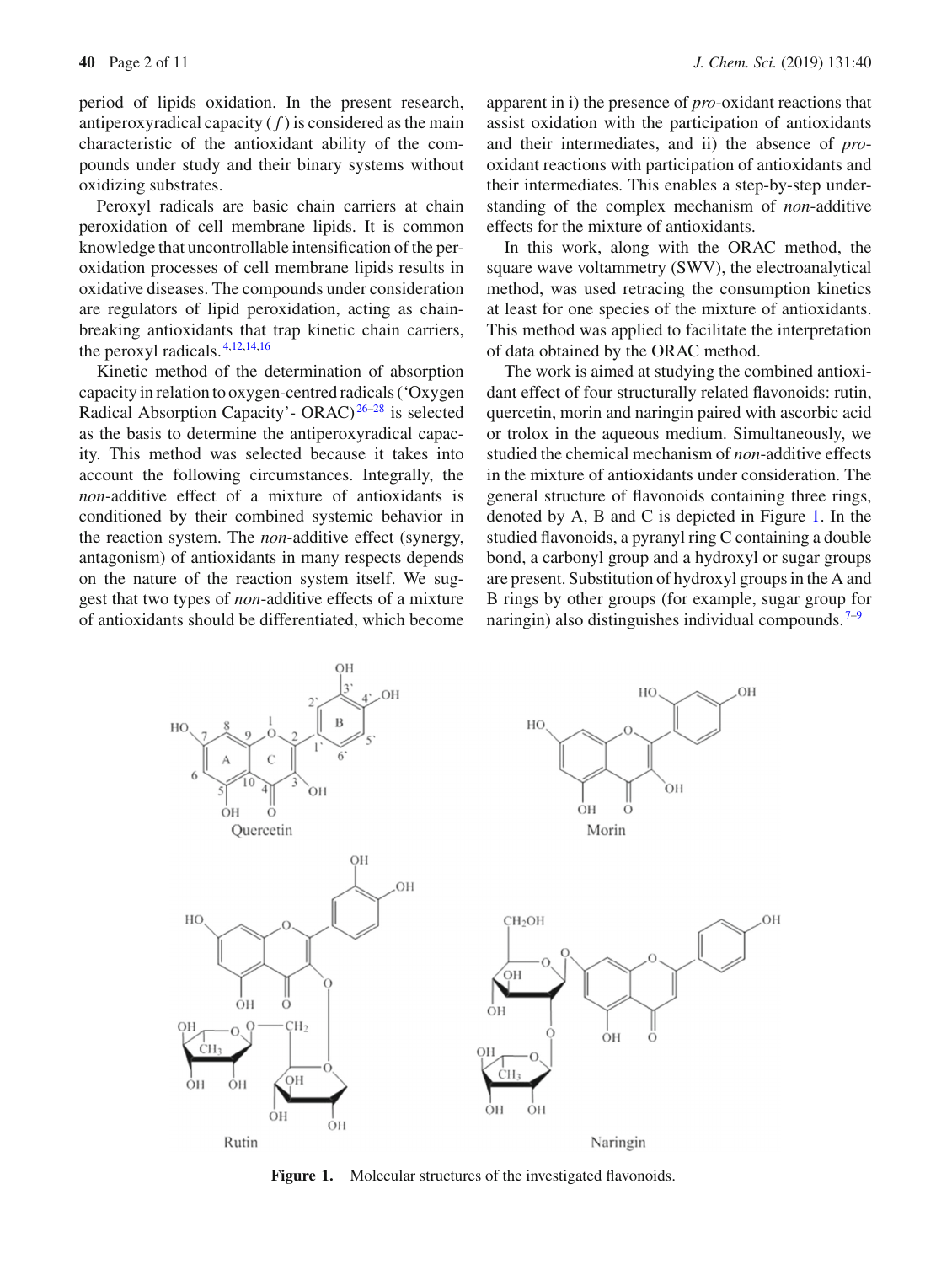## **2. Experimental**

### 2.1 *Materials*

2,2 -Azobis(2-amidinopropane) dihydrochloride (AAPH), 2- (3, 4-dihydroxyphenyl)-5, 7-dihydroxy-3-[(2S, 3R, 4S, 5S, 6R)-3, 4, 5-trihydroxy-6-(2R, 3R, 4R, 5R, 6S)-3, 4, 5 trihydroxy-6-methyloxan-2-yl]oxymethyl]oxan-2-yl]oxychr omen-4-one (Rutin), 2-(2, 4-dihydroxyphenyl)-3, 5, 7-trihydr oxychromen-4-one-2-(2, 4-di-hydroxyphenyl)-3, 5, 7-trihydr oxychromen-4-one (Morin), 2-(3, 4-di-hydroxyphenyl)-3, 5, 7-trihydroxy-4*H*-chromen-4-one (Quercetin), 7-[[2-*O*-(6- Deoxy-α-L-mannopyranosyl)-β-D-glucopyranosyl]oxy]-2, 3-dihydro-5-hydroxy-2-(4-hydroxyphenyl)-4*H*-1-benzopyr an-4-one (Naringin), 6-hydroxy-2, 5, 7, 8-tetra-methylchro man-2-carboxylic acid (trolox), ascorbic acid (AA), disodium

2.2b *ORAC method*: *Determination of absorption capacity in relation to oxygen-centred radicals*: The method is based on decrease in fluorescence intensity of fluorescein (FL) with time, conditioned by consumption of FL in the reaction with oxygen-centred radicals.  $26-28$  $26-28$  Antioxidants introduced in the reaction medium interact with the radicals generated by thermal decomposition of the azo initiator, thus suppressing free radical consumption by FL. Antiradical capacity of antioxidants is determined merely on the basis of this effect.

In the ORAC method, fluorescence spectrometer Perkin-Elmer MPF-44B (USA) was used with computer registration of fluorescence intensity change of FL as a result of reaction with ROO peroxyl radicals. The latter were generated by thermal decomposition of a water-soluble AAPH azocompound in the presence of dioxygen, Scheme [\(1\)](#page-1-0):



**Scheme 1.** Peroxyl radical generation by thermal decomposition of azocompound AAPH in the presence of dioxygen.

3-oxospiro[2-benzofuran-1, 9 -xanthene]-3 , 6 -diolate (disodium salt of fluorescein (FL)), solvents (ethanol, phosphate buffer) and  $K_3[Fe(CN)_6]$  were purchased from company Sigma-Aldrich (USA). Ethanol was additionally purified according to the method described in Ref.<sup>[29](#page-9-20)</sup> Deionized water with the electrical resistance of 18.2 MOhm $\cdot$  cm at 25 °C (purified by EASY pure II equipment, USA) was used.

#### 2.2 *Methods*

2.2a *Sample preparation*: Antioxidant samples were prepared in the purified ethanol. The concentration of antioxidants in the stock solution was  $4 \times 10^{-4}$  M. Following amounts of antioxidants were added to the reaction mixture (3 mL): rutin 38 µL (5 × 10<sup>-6</sup> M), quercetin 38 µL  $(5 \times 10^{-6}$  M), morin 38 μL  $(5 \times 10^{-6}$  M), naringin 38 μL  $(5 \times 10^{-6} \text{ M})$ , ascorbic acid 38 µL  $(5 \times 10^{-6} \text{ M})$  and trolox 38 µL (5  $\times$  10<sup>-6</sup> M). The mixtures of antioxidants were prepared by mixing individual solutions of two antioxidants taken in volumes of 38  $\mu$ L(5 × 10<sup>-6</sup> M). The concentrations of the initiator of peroxyl radicals, AAPH, and fluorescein in the reaction mixture were1.  $73 \times 10^{-3}$  M and  $5 \times 10^{-7}$  M, respectively. Studies were carried out in aqueous solution (phosphate buffer 0.1 M,  $pH = 7.4$ ).

where *e* is the yield of the formed radicals from the solvent cage according to the reaction. The excitation and emission wavelengths were 450 and 515 nm, respectively. The antiperoxyradical capacity of the compounds under study was quantitatively determined from the area adjacent between two kinetic curves on the fluorescence intensity decrease of FL with and without antioxidant addition (under conditions of FL full consumption). Trolox was used as a standard antioxidant. The value of antiperoxyradical capacity  $f_{AO}$ , at temperature  $37 \pm 0.1$  °C, was determined according to the following equation:

$$
f_{\text{AO}} = \frac{(S_{\text{AO}} - S_{\text{O}})M_{\text{Trolox}}}{(S_{\text{Trolox}} - S_{\text{O}})M_{\text{AO}}} \times f_{\text{Trolox}}
$$

where  $S_0$ ,  $S_{AO}$  and  $S_{Trolox}$  are the areas, limited by kinetic curves of the fluorescence intensity decrease with and without antioxidants under study as well as the standard antioxidant, trolox, respectively.  $M_{\text{Trolox}}$ , and  $M_{\text{AO}}$  are molar concentrations of trolox and the antioxidant under study;  $f_{\text{Trolox}}$  is the antiperoxyradical capacity of trolox, indicating the number of radicals scavenged by one molecule of the antioxidant. Antiperoxyradical capacity in relation to the trolox equivalent (TE), ( $f_{rel}$  TE), is equal to ( $f_{rel}$  TE =  $f_{AO}/f_{Trolox}$ ). Integration of the appropriate areas was performed by the method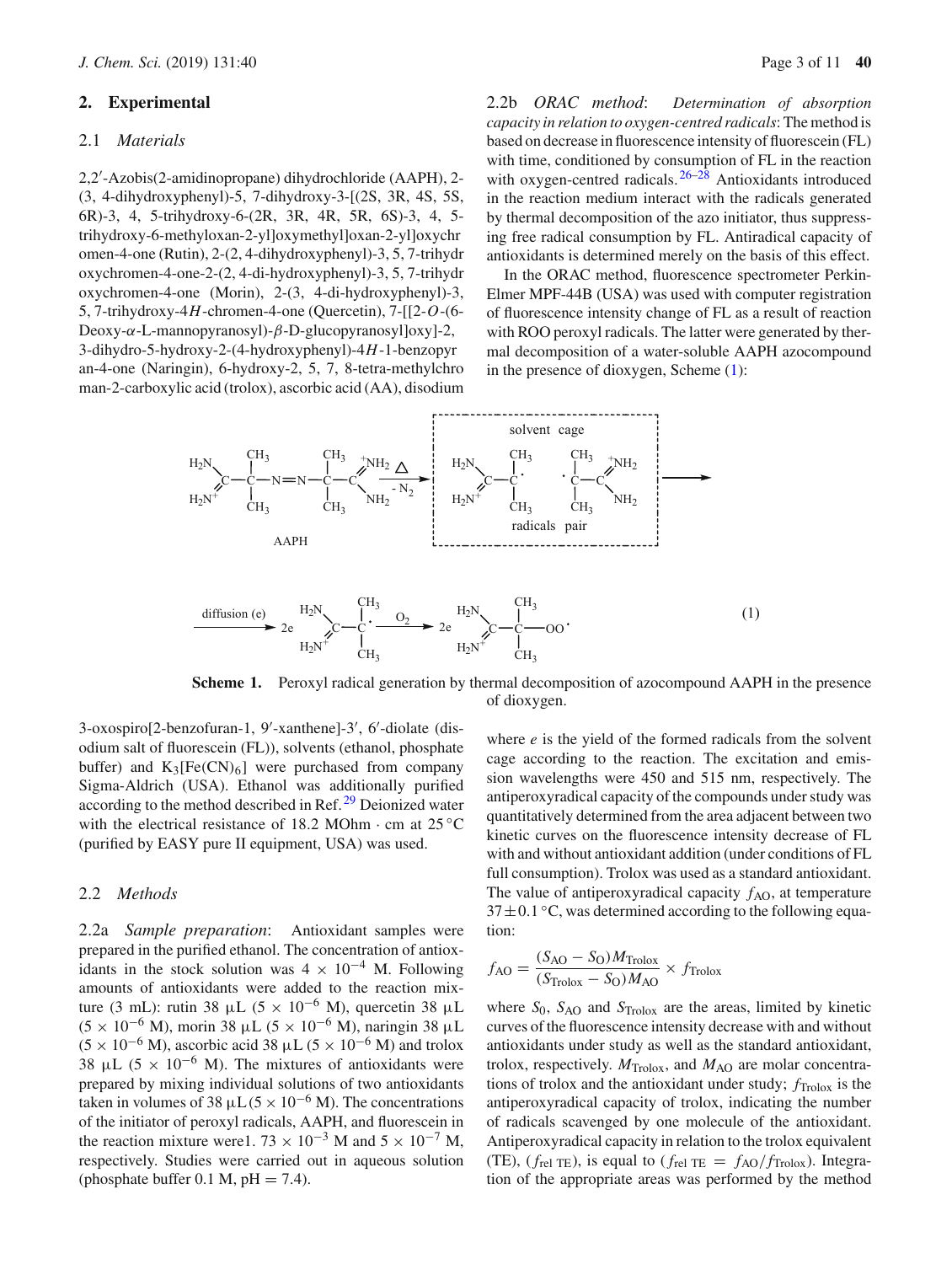of trapezoids using Microcal Origin 8.0 graphic and data analysis software.

In our studies, the necessary conditions for correct calculation of total antiradical capacity by the ORAC method included the presence of distinct induction period of the reaction, and the condition  $k_{AO}[AO]_0 \gg k_{FIOH}[FIOH]_0$  was obeyed. The values of bimolecular rate constants  $(k_{AO})$  for the reactions of peroxyl radicals with antioxidants (AO) considered exceeded those of the same radicals at reactions with the fluorescent marker, FL by 1–2 order(s) of magnitude. At the same time, the total initial concentration of the antioxidants was 10 times greater against the initial concentration of fluorescein.

Simultaneously, such values of peroxyl radicals generation rates (reaction (1)) were used that allowed to ignore the reactions between peroxyl radicals (reactions (2, 3)). This is realized at condition  $2\sqrt{k_{\text{ROO}} + \text{ROO}} \times \overline{R_1} \ll f \times k_{\text{AO}}[\text{AO}]_0$ , where  $k_{\text{ROO+ROO}}$  is the rate constant at the interaction between peroxyl radicals,  $k_{AO}$  is the reaction rate constant of peroxyl radicals with an antioxidant,  $R_i$  is the rate of radical initiation at concentration  $[AAPH]_0 = 1.73 \times 10^{-3}$  M and  $T = 37 \pm 0.1$  °C. For the magnitudes  $k_{\text{ROO+ROO}} =$  $2 \times 10^4$  M<sup>-1</sup>c<sup>-1</sup>,  $R_i$  = 2.35 × 10<sup>-9</sup> Mc<sup>-1</sup>,  $f$  = 2,  $k_{\text{AO}} = 10^5 \div 2 \times 10^6$  the inequality  $9.7 \times 10^{-3} \ll 1 \div 20$ is complied for the tertiary peroxyl radicals,  $23,24$  $23,24$  that is, the above-mentioned inequality is observed. It follows from this that under the considered conditions the role of alkoxyl radical formation in the reaction between peroxyl radicals is bly small. So, the antiradical capacity of binary mix antioxidants is measured in relation to peroxyl radical

for 10 min. Kinetic studies by the SWV method were carried out as follows. During the reaction, a decrease in the values of current for characteristic peaks in the voltammograms of individual antioxidants were registered periodically. Kinetic studies were carried out in the phosphate buffer at the same concentrations of the initial reagents as in ORAC experiments at FL absence and saturation of the solution by air.

## **3. Results and Discussion**

Figure [2A](#page-4-0) and [2B](#page-4-0) demonstrate experimental results obtained *via* ORAC method. That is, kinetic curves of fluorescein consumption in the reaction with peroxyl radicals were generated by thermal decomposition of the water-soluble azo initiator AAPH in the dioxygensaturated solution in the presence and absence of antioxidants.

Antiperoxyradical capacities (in the trolox equivalent) of both individual antioxidants and their mixtures were calculated on the basis of kinetic data of FL con-sumption (Figure [2A](#page-4-0) and [2B](#page-4-0)).

The value of *non*-additive effect (NAE) for a binary mixture of antioxidants was calculated by the formula:

2RO· + O2 (2) ROO· + ROO· [ROOOOR] solvent cage ROOR + O2 (3) NAE <sup>=</sup> *<sup>f</sup>*mix <sup>−</sup> ( *<sup>f</sup>*FlOH <sup>+</sup> *<sup>f</sup>*A) *f*FlOH + *f*<sup>A</sup> × 100%,

2.2c *SWV studies*: SWV measurements were performed using "Bioanalytical Systems 100B/W" (BAS, USA). SWV voltammograms were recorded by means of a three-electrode scheme. The working electrode was a glassy carbon electrode with an active geometrically measured surface area of 0.09 cm2. Before each measurement, the last was cleaned with  $Al_2O_3$  powder with particle size 0.5  $\mu$ m for 3 min. Ag/AgCl served as the reference electrode and a platinum wire was the counter electrode. Phosphate buffer with a concentration of 0.1 M ( $pH = 7.4$ ) was used as a supporting electrolyte. Operation of the electrochemical analytic system was checked by the standard solution of  $[Fe(CN)_6]^{-3}$ , with 0.9995 linear correlation factor at calibration. The volume of the tested solution was 3 mL at  $37 \pm 0.1$  °C, the scanning frequency was 25 Hz and square-wave amplitude was 25 mV. SWV voltammograms were registered within the potential interval  $0 \div +1600$  mV. Before each measurement, the solution under study was saturated by molecular nitrogen (99.99 %)

where  $f_{\text{mix}}$ ,  $f_{\text{FIOH}}$ ,  $f_{\text{A}}$  is antiperoxyradical capacities of the mixture of antioxidants, individual flavonoid, and co-antioxidant, respectively.

As can be seen from the kinetic curves presented in Figure [2A](#page-4-0), the rate of FL fluorescence intensity is falling in the presence of the trolox-rutin pair in the reaction mixture. Consequently, the time interval of FL consumption in the presence of antioxidants becomes longer, which is a prediction of the synergistic effect.

On the contrary, in the presence of the quercetintrolox pair in the reaction mixture (kinetic curves of the Figure [2B](#page-4-0)), the rate of FL fluorescence intensity decrease is growing. Simultaneously, the time intervals of FL consumption in the presence of antioxidants in the reaction mixture is reducing, thus indicating the antagonistic effect.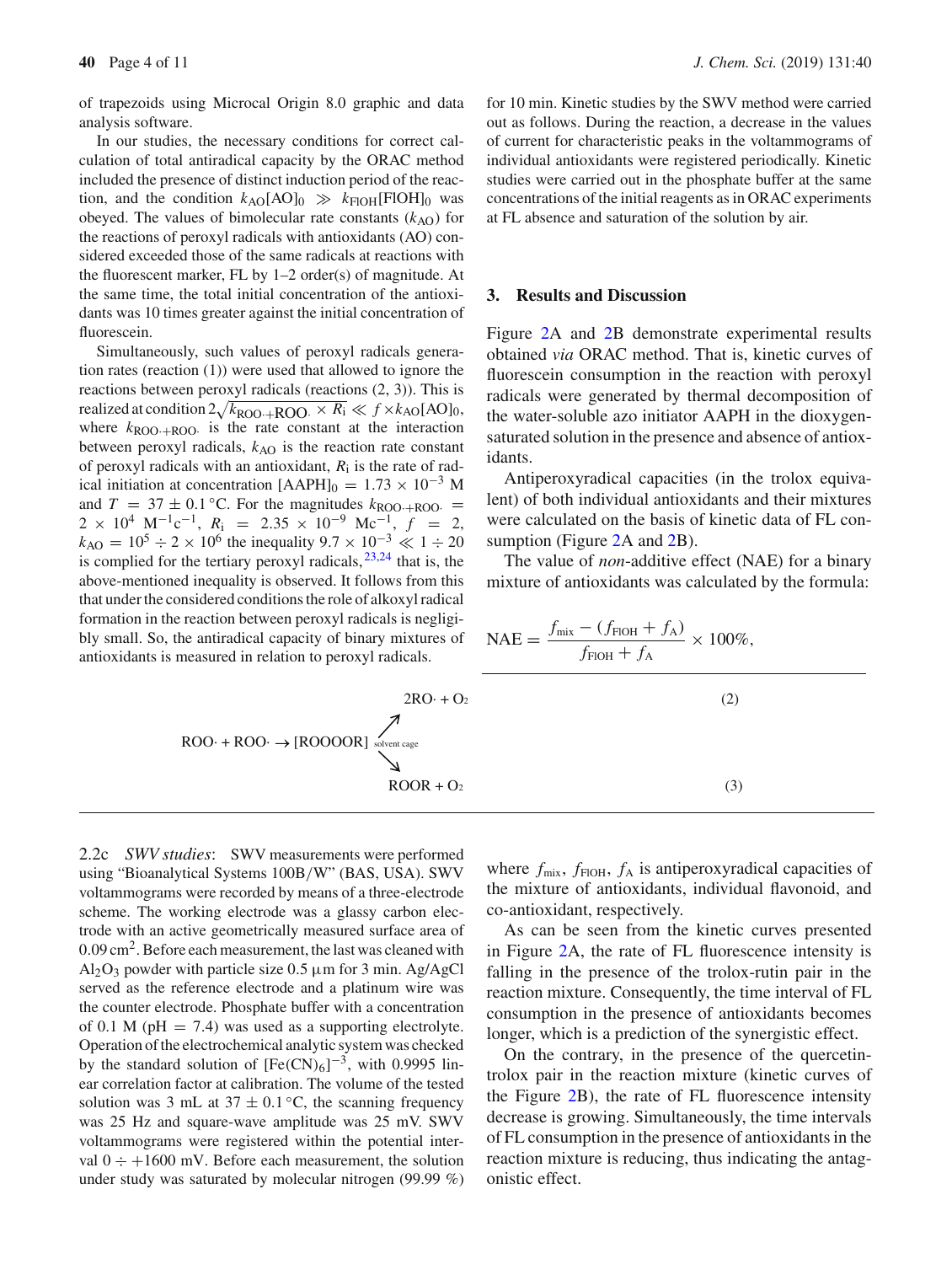

<span id="page-4-0"></span>Figure 2. Kinetic curves of FL fluorescence intensity decrease at 515 nm in reaction with peroxyl radicals in the absence  $(1)$  and in the presence  $(2-4)$  of antioxidants. (2A): trolox (2), rutin (3), rutin-trolox mixture (4). (2B): trolox (2), quercetin (3), qurcetin-trolox mixture (4).  $[AAPH]_0 = 1.73 \times 10^{-3}$  M, (overall rate of ROO<sup>•</sup> production  $R_1 = 2.35 \times 10^{-9} \text{ Ms}^{-1}$ , concentration of antioxidants:  $5 \times 10^{-6}$  M (separately and in mixture),  $[FL]_0 = 5 \times 10^{-7}$  M. Solvent: deionized water,  $T = 37 \pm 0.1$  °C.

The values of antiperoxyradical capacities of individual antioxidants and their binary mixtures are summarized in Table [1.](#page-5-0)

The values of bond dissociation energy (BDE) of the most reactive OH bond $30,31$  $30,31$  and those of anodic oxidation potential peaks of studied antioxidants, registered by the SWV method for the same antioxidants are presented in Table [2.](#page-5-1)

- 1. In the mixtures of O-glucosylated flavonoids (rutin and naringin) with trolox or ascorbic acid positive *non*-additive co-antioxidant effect, synergism, is observed.
- 2. In the mixtures of *non*-O-glucosylated flavonoids (quercetin and morin) with trolox or ascorbic acid negative *non*-additive antiperoxyradical effect, antagonism, is observed.
- 3. The value of oxidation potential of flavonoids and BDE of the most reactive OH bond is relatively high when glycoside is present in the structure.
- 4. Synergy is registered in the mixture of trolox and ascorbic acid, which is consonant with the results on the antiradical effect of the mixture of ascorbic acid with  $\alpha$ -tocopherol: a structural lipophile analog of trolox.

As mentioned above, the value of oxidation potential of flavonoids and BDE of the most reactive OH bond is relatively high when glycoside is present in the structure. We suggest that this fact is conditioned by the presence of intramolecular hydrogen bonds between hydrogen atoms and phenolic OH groups responsible for interaction with radicals and two-electron-donor oxygen atoms of the glucosyl substituent. It is well-known that hydrogen bond formation with the participation of hydrogen atom of the phenolic OH group leads to diminishing the reactivity relative to the free radicals, simultaneously increasing the value of oxidation potential.  $12,25,32-35$  $12,25,32-35$  $12,25,32-35$  $12,25,32-35$  According to the quantum-chemical calculations, [36](#page-10-1) decreasing BDE frequently correlates with the oxidation potential of catecholic OH groups, which is associated with sterical hindrance induced by glucosyl group for these hydroxyl groups. It follows from Table [2](#page-5-1) that at identical structures of flavonoids (quercetin and rutin) the presence of O-glucosyl at rutin leads to a decrease in antiperoxyradical capacity. As a whole, it is well-known that glucosylation of the 3- OH group greatly reduces the antioxidant activity of flavonoids.<sup>[36](#page-10-1)[–41](#page-10-2)</sup> The SWV signals of quercetin and rutin are most intensive and are associated with reversible two-electron oxidation of catecholic hydroxyl groups of the B ring according to Scheme  $4.41,42$  $4.41,42$  $4.41,42$ 



The following regularities may be selected from the data presented in Tables [1](#page-5-0) and [2:](#page-5-1)

In the initial  $5 \times 10^{-6}$  M concentration of the antioxidants, only for the quercetin-trolox mixture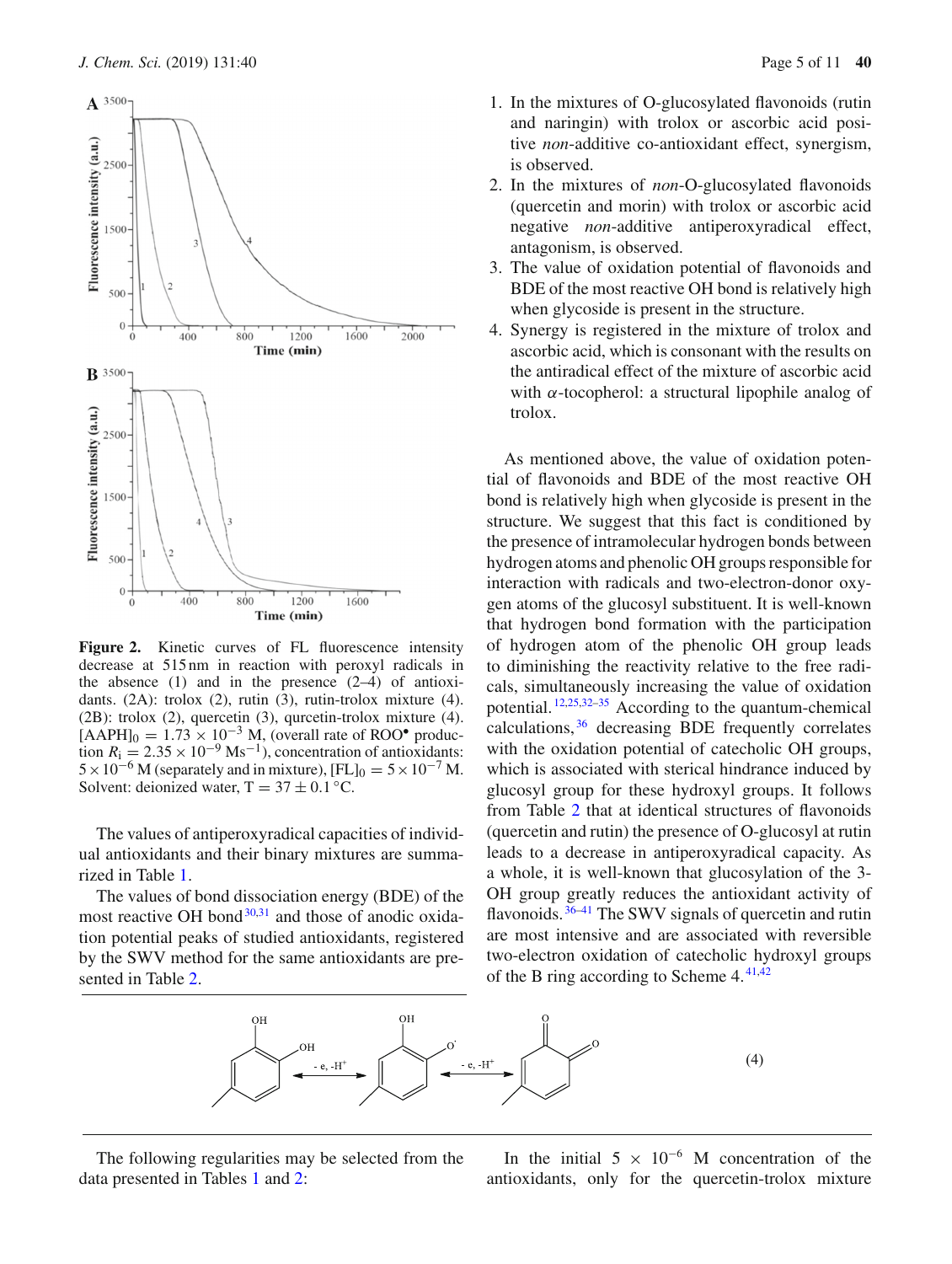<span id="page-5-0"></span>**Table 1.** Antiperoxyradical capacities of antioxidants and their binary mixtures in trolox equivalent as well as the degree of co-antioxidant effect (synergism, antagonism) determined by ORAC method. In brackets, the sum of co-antioxidants  $f_A$  is presented.

| Antioxidant   | TА   | $J(AO+Trolox)$    | $f_{(AO+AA)}$      | % non-additive effect, with |                          |
|---------------|------|-------------------|--------------------|-----------------------------|--------------------------|
|               |      |                   |                    | Trolox                      | AA                       |
| Rutin         | 3.80 | 5.64 (> 4.80)     | 5.72 (> 4.78)      | 17.5                        | 19.6                     |
| Quercetin     | 5.45 | $3.82 \ (< 6.45)$ | $5.06 \, (< 6.43)$ | $-40.7$                     | $-21.3$                  |
| Morin         | 3.19 | $3.56 \ (< 4.19)$ | 4.02 (< 4.17)      | $-15.0$                     | $-3.5$                   |
| Naringin      | 4.11 | 5.48 (> 5.11)     | 5.60 (> 5.09)      | 7.2                         | 10.0                     |
| Ascorbic acid | 0.98 | 2.38              |                    | 20.2                        | $\overline{\phantom{0}}$ |
| Trolox        |      |                   | 2.38               |                             | 20.2                     |

<span id="page-5-1"></span>**Table 2.** Oxidation potentials of antioxidants in relation to Ag/AgCl determined by SWV method and BDE values <sup>[30](#page-9-22)</sup> of the most active radicals for neutralization of radicals of phenolic OH groups calculated by PM6 quantum-chemical method. *Ep*<sup>1</sup> and *Ep*<sub>2</sub> are the first and second oxidation peaks, respectively.

| Antioxidant   | Anodic oxidation potentials, mV |        | BDE kJ/mol | Most active antiradical site. |
|---------------|---------------------------------|--------|------------|-------------------------------|
|               | $Ep_1$                          | $Ep_2$ |            |                               |
| Rutin         | 230                             |        | 311.4      | $4'$ -OH                      |
| Quercetin     | 115                             | 235    | 295.7      | $4'$ -OH                      |
| Morin         | 160                             |        | 322.0      | $3-OH$                        |
| Naringin      | 680                             | 930    | 337.9      | $4'$ -OH                      |
| Ascorbic acid | 220                             |        |            |                               |
| Trolox        | 124                             |        | 312.1      | OН                            |

under studied conditions, it was possible to track simultaneously the consumption of both the antioxidants (Figure [3A](#page-7-0)). In other cases, the kinetics of flavonoid (quercetin and morin) consumption was determined, conditioned by different voltammetric sensitivity relative to antioxidants, and in some cases by overlapping oxidation peaks at different current intensity.

The results shown in Figure [3A](#page-7-0) reflect that the time of practically complete consumption of trolox in the absence of rutin ( $\sim$  38 min) coincides with the induction period of fluorescein consumption in the presence of trolox (∼ 40 min, Figure [2\)](#page-4-0), registered by the ORAC method. This clearly points to the accordance of the data obtained by the ORAC method and kinetic SWV studies.

It is seen from Figure [3A](#page-7-0) (curve 2) that the introduction of trolox into the reaction mixture leads to a decrease in rutin consumption. A similar picture was observed for the rutin – ascorbic acid mixture and at this acceleration of trolox consumption was registered. Most likely, the increase in trolox consumption rate and corresponding retardation in rutin concentration decrease are the causes for the synergic effect of the antioxidants mixture.

In the case of the structural analog of quercetin not containing glucosyl, we succeeded in studying the consumption kinetics by the SWV method only for quercetin. The addition of co-antioxidants, ascorbic acid and trolox (Figure [3B](#page-7-0), curves 2 and 3), result in the acceleration of quercetin consumption. This process is likely the reason for the antagonistic effect registered for mixtures of quercetin with trolox and ascorbic acid.

Due to the presence of glucosyl substituent in the flavonoid (rutin and naringin) molecular structure, the synergic effect is observed in their mixtures with coantioxidants trolox and ascorbic acid. Simultaneously, as it follows from Table [2,](#page-5-1) the values of BDE for the most reactive phenolic OH groups and oxidation potential are greater in these compounds as compared to other antioxidants. This leads to a diminishing antiradical and corresponding antioxidant abilities of flavonoids. By the example of rutin, the reaction occurring by the mechanism of Hydrogen Atom Transfer (HAT) with peroxyl radicals ( $\text{ROO}^{\bullet} \equiv \text{LOO}^{\bullet}$ ): chain carriers of lipid peroxidation is suggested to be a reaction (5). The HAT mechanism suggests that phenol donates a hydrogen atom to a radical directly, resulting in corresponding phenoxyl radical. At the same time, according to the literary data $42,43$  $42,43$  at the HAT mechanism the intramolecular hydrogen bond (HB) formed between the hydrogen atom of hydroxyl group and the oxygen atom is strengthened by 21.8 kJ/mol. This magnitude serves as a quantitative measure for *ortho*-hydroxyl electronic effect resulting in an increase in the reactivity of catecholic OH groups.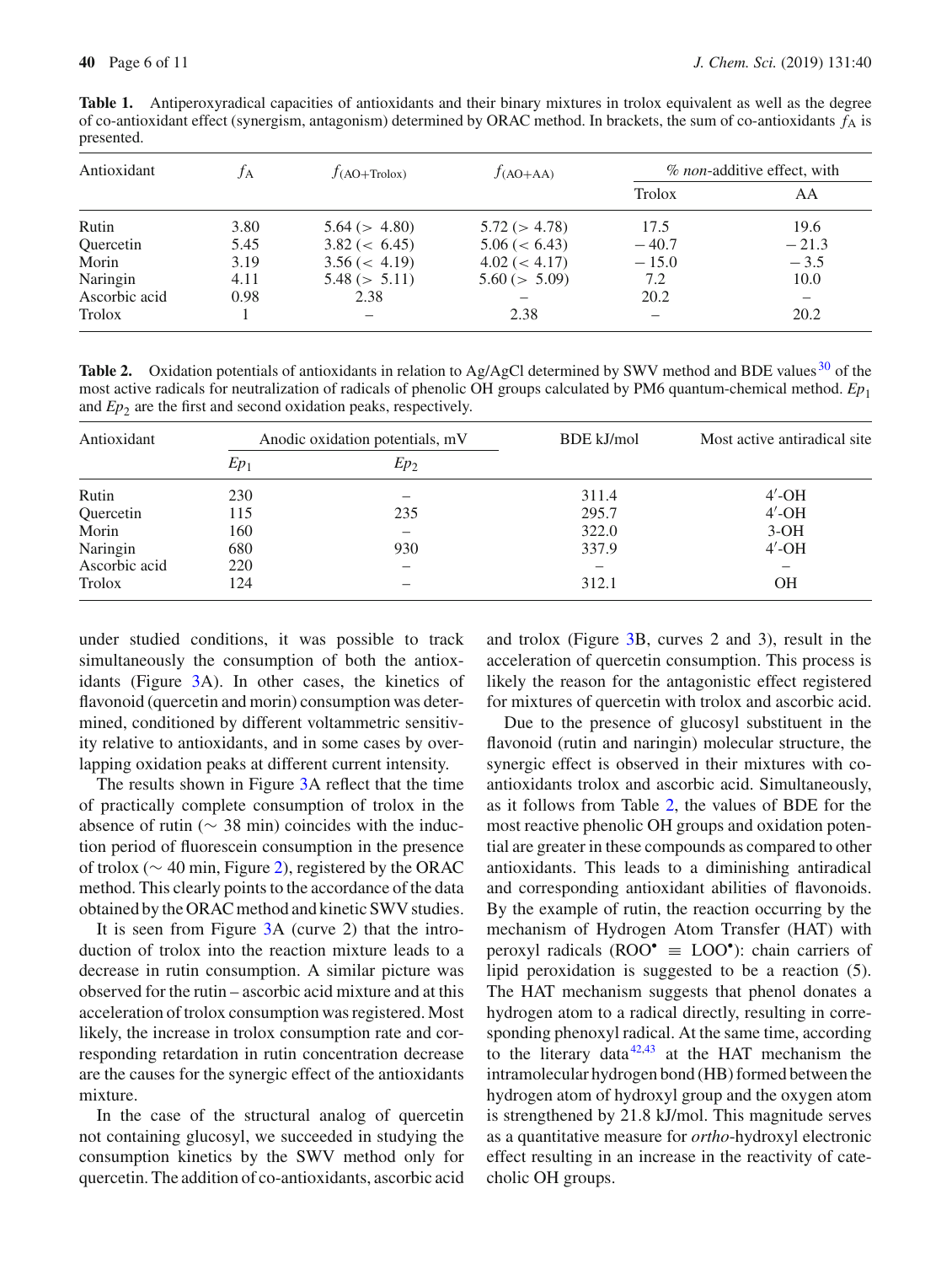

It should be mentioned that the reaction (5) might proceed *via* several mechanisms including one-step HAT, as well as multistep mechanisms, where proton and electron transfers occur separately, and by two sequential steps such as Sequential Proton-Loss Electron-Transfer (SPLET) mechanism. [28](#page-9-18)[,44](#page-10-5)[,45](#page-10-6) The SPLET mechanism is described by the following reactions between phenolic substances and free radicals:

$$
PhOH \leftrightarrow PhO^- + H^+ \tag{6}
$$

 $PhO^- + ROO \rightarrow PhO \cdot + LOO^-$  (7)

$$
LOO^{-} + H^{+} \rightarrow LOOH
$$
 (8)

According to this mechanism, phenoxide anion formed in the equilibrium process of the initial phenol deprotonation participates in the reaction with radicals.

Nevertheless, using only HAT mechanism in many cases is preferred due to the following reasons:

- 1) According to data in Table [2,](#page-5-1) the correlation between the BDE value  $30$  of the weakest phenolic OH bond and those of the first and second oxidation peaks is observed. As that BDE is based on the singlestep HAT mechanism, the electrochemical oxidation according to reaction (4) is in principle close to a process realized by SPLET mechanism.
- 2) Quantum-chemical calculations carried out by PM6 method  $30,31$  $30,31$  demonstrate the universality of BDE values for flavonoids that determine their antiradical activity despite the mechanism of free radical hydrogen atom abstraction from phenolic OH group of the antioxidant. The authors reason this phenomenon by the same change in the value of reaction enthalpy for HAT and SPLET mechanisms.

Primary antiradical activity of a flavonoid is controlled by the HAT mechanism thermodynamically based on BDE values of the hydroxyl groups. That is, at first, hydroxyl groups with small BDE values react with peroxyl radicals. According to the data  $46$  obtained by DFT (Density Functional Theory), BDE of quercetin's OH groups change in the following sequence:

It is particularly remarkable that the rate of rutin consumption is considerably lower as compared to its molecular analog, quercetin, not containing glucosyl substituent in the molecular structure (Figure [3A](#page-7-0) and [3B](#page-7-0)). This is not associated with incomplete scavenging of the generated peroxyl radicals by rutin because of high BDE of phenolic OH groups. The rate of rutin consumption is practically constant at increasing its initial concentration (Figure [3C](#page-7-0)). This indicates to the fact that all generating peroxyl radicals are completely scavenged by rutin.

According to literature data,  $38\,$  $38\,$  3-O-glucoside group substituent contained in the rutin molecule may participate in the HAT intramolecular reaction leading to a reduction of the catecholic hydroxyl groups. This leads to deceleration of the rutin oxidation rate registered analytically in our experiments SWV (Figure [3A](#page-7-0)).

The participation of fluorescein, a phenolic compound, in the total non-additive effect of the two observable antioxidants is not taken into consideration because of far less antioxidant activity of Fl, as well as due to its low concentrations (10 times) in the initial reaction mixture as compared to those of the studied antioxidants. The validity of such an approach is confirmed by a good fit of ORAC data with those of kinetic electrochemical studies by the SWV method, where fluorescein with phenolic structure was absent.

Considering the 'skeletal' kinetic models of the reaction leads to the explanation of the phenomena of synergy and antagonism for the mixture of trolox (TH) with flavonoids (FlOH). In this case, it is suggested that the OH group of the flavonoid with the smallest BDE participates in the reaction.

The following kinetic model explains the antioxidant synergic effect of binary mixtures of rutin or naringin with trolox.

<span id="page-6-3"></span><span id="page-6-2"></span>

| $LOO^{\bullet} + TH \rightarrow LOOH + T^{\bullet}$ |  |
|-----------------------------------------------------|--|
|                                                     |  |

$$
T^{\bullet} + \text{LOO}^{\bullet} \to \text{LOOT} \tag{10}
$$

<span id="page-6-1"></span><span id="page-6-0"></span>
$$
LOO^{\bullet} + FIOH \to LOOH + FIO^{\bullet} \tag{11}
$$

 $FIO^{\bullet} + TH \rightarrow FIOH + T^{\bullet}$  (*drive forces*) (12)

 $FIO^{\bullet} + LOO^{\bullet} \rightarrow$  non radical products (*drive forces*) (13)

$$
4' \text{---OH} < 3' \text{---OH} < 3 \text{---OH} < 7 \text{---OH} < 5 \text{---OH}
$$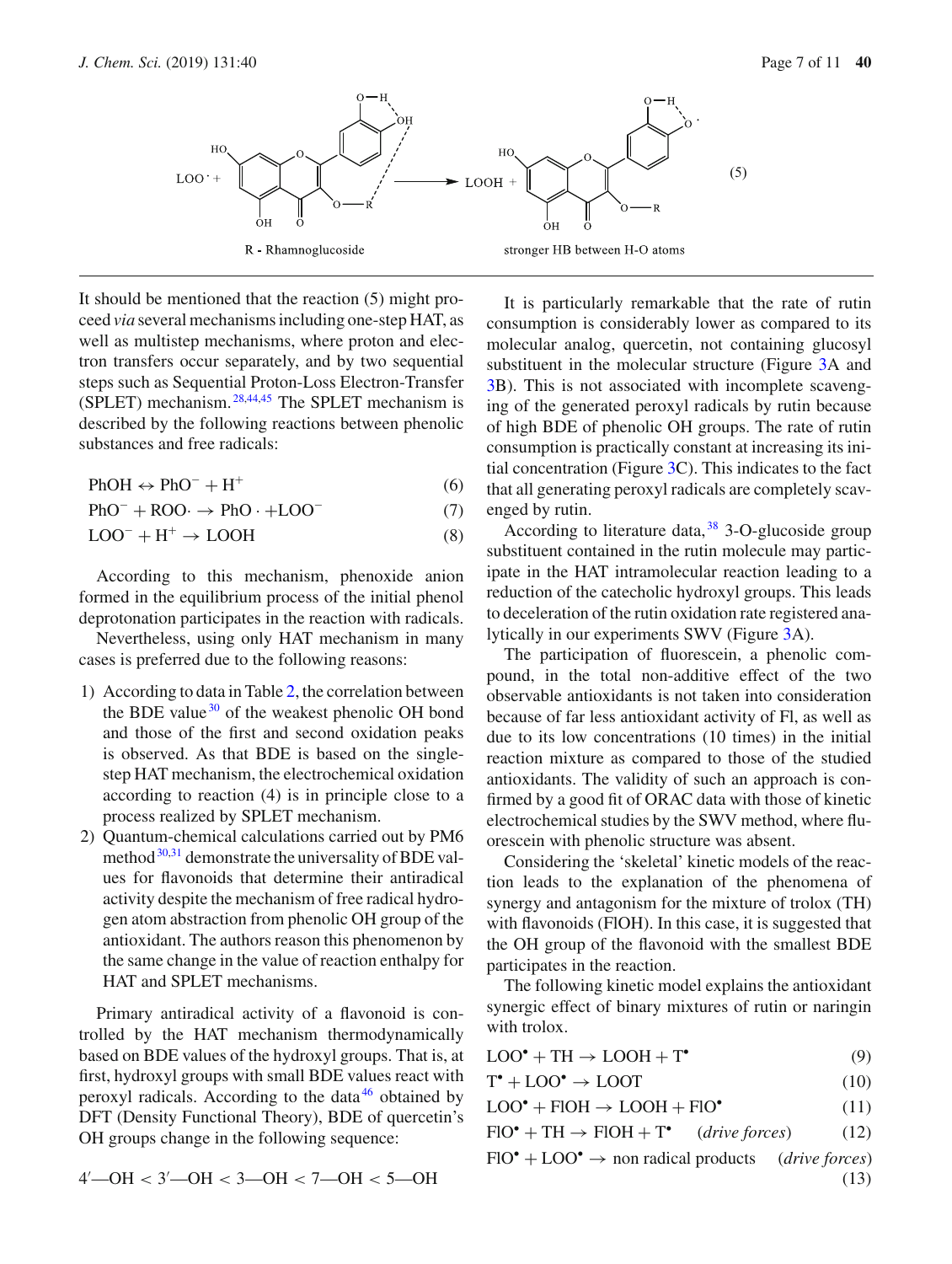

<span id="page-7-0"></span>**Figure 3.** Kinetic curves of antioxidant consumption.  $[A\overline{APH}]_0 = 1.73 \times 10^{-3}$  M,  $[FI]_0 = 5 \times 10^{-7}$  M, phosphate buffer 0.1 M,  $pH = 7.4$ . (3A). Rutin in the absence (1) and presence (2) of trolox, and trolox in the absence (3) and presence (4) of rutin. (**3B**). Quercetin in the absence (1) and the presence of trolox (2) and ascorbic acid (3). (**3C**). Rutin (1, 2) at its different initial concentrations and absence of co-antioxidant,  $T = 37 \pm 0.1$  °C.

This kinetic model, relevant to the synergy of the antioxidants combined effect, explains the reason for more rapid consumption of trolox in the mixture. In the reaction, trolox consumption starts (Figure [2A](#page-4-0)) due to the stronger bond in the flavonoid's OH group. Simultaneously, peroxyl radical reacts with flavonoid by the reaction  $(11)$  yielding a phenoxyl radical, FlO $^{\bullet}$ . The reaction [\(12\)](#page-6-1) between phenoxyl radical FlO<sup>•</sup> and trolox, resulting in reproduction of the initial flavonoid, explains acceleration in trolox consumption and deceleration in flavonoid consumption. This is in compliance with the results, where electrochemical study combined with ESR spectroscopy showed that flavonoids were regenerated from aroxyl radicals by  $\alpha$ -tocopherol under certain conditions. [47](#page-10-9)

The synergy of the co-antioxidants mixture is associated with the following fact. After 20 min from the initial reaction when trolox is practically absent in the reaction mixture, the consumption process of the analytically registered by the SWV method catecholic OH groups of the B ring in flavonoids takes approximately 120 min (Figure [3A](#page-7-0)) according to kinetic data. In ORAC experiments, consumption time of the initial flavonoid is considerably longer because of further participation of catecholic OH groups of the B ring, as well as hydroxyl groups of A and C rings in the reaction. Experimental data shown in Figure [4](#page-8-0) testifies in this case about the consecutive transformation of phenolic OH groups of the flavonoids. Early in the occurring reaction, the intensity of the oxidation peak  $Ep_1 = 115 \pm 15$  mV decreases. At the second oxidation peak  $Ep_2 = 235 \pm 20$  mV, there appears an overlap by the first peak. Then the second oxidation peak decreases as a result of interaction with peroxyl radicals. In the process when trolox is already consumed, the concentration of the flavonoid, registered at that moment, turns to be higher as compared to the same instant of time when trolox is absent in the initial mixture (Figure [3A](#page-7-0)). This is the reason for the prolonged inhibition of fluorescein consumption in ORAC experiments resulting in the observed synergic effect.

The kinetic model given below explains the antioxidant antagonistic effect of binary mixtures of quercetin or morin with trolox. The first three main reactions,  $(9)$ ,  $(10)$  and  $(11)$  are the same as in the model for the synergic effect. The following two reactions responsible for the antagonistic effect result in the main difference between the presented two kinetic models:

<span id="page-7-2"></span><span id="page-7-1"></span>
$$
T^{\bullet} + \text{FIOH} \rightarrow \text{FIO}^{\bullet} + \text{TH} \qquad (drive forces) \tag{14}
$$
  

$$
\text{FIO}^{\bullet} + T^{\bullet} \rightarrow \text{non radical products} \qquad (drive forces) \tag{15}
$$

According to the kinetic model, in explaining antagonistic effect of co-antioxidants, tocopheroxyl radical (T∗) actively participates in the HAT reaction [\(14\)](#page-7-1) with quercetin and morin, accelerating their consumption (Figure [3B](#page-7-0)). This is conditioned by the presence of more reactive catecholic dihydoxyl groups in the B ring with smaller BDE (Table [1\)](#page-5-0).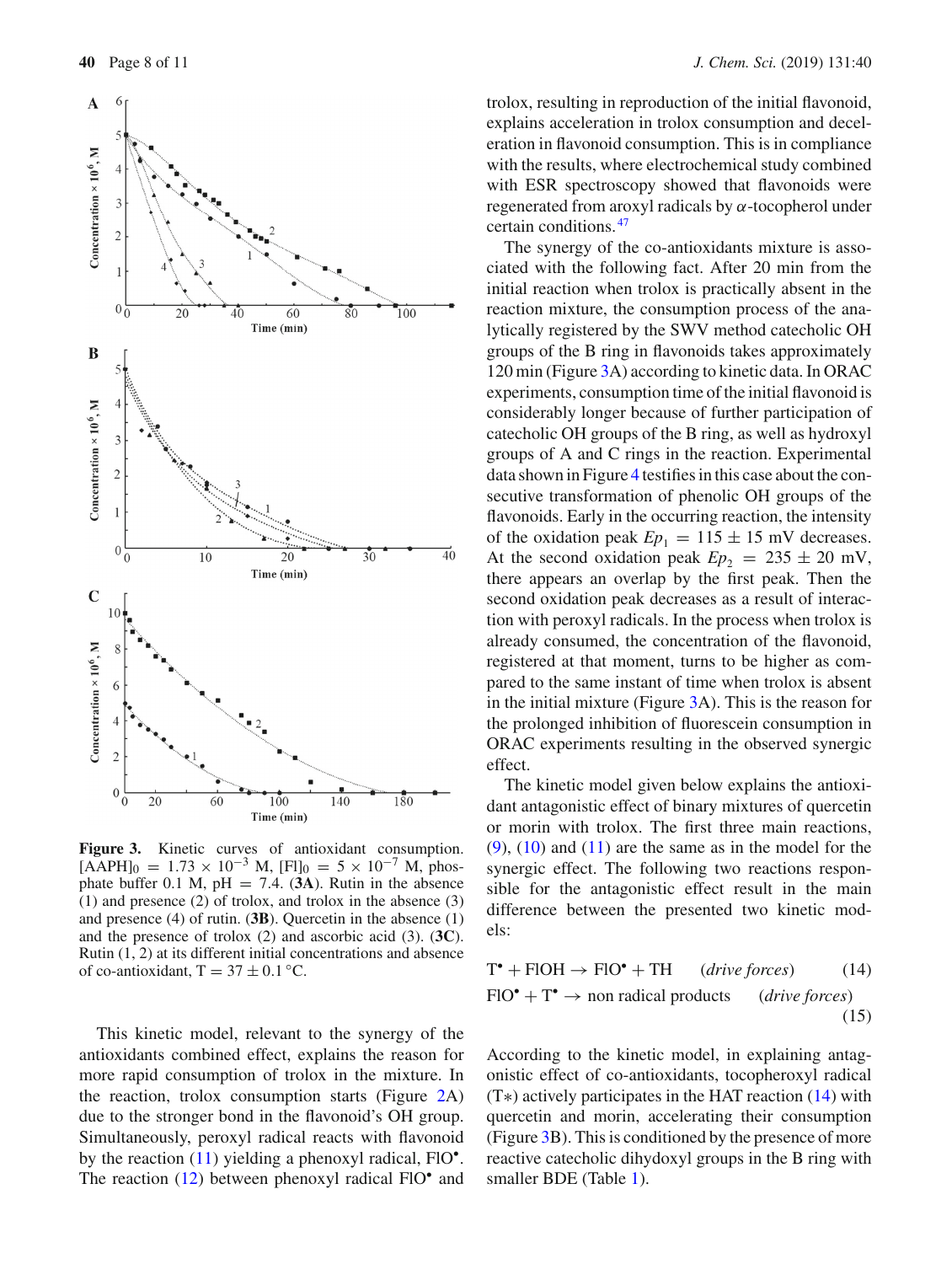

<span id="page-8-0"></span>Figure 4. The changes in the intensity of oxidation peaks  $(Ep_1 = 115 \pm 15 \text{ mV}$  and  $Ep_2 = 235 \pm 20 \text{ mV}$ ) for quercetin at reaction times:  $0 \text{ min } (1 \text{ and } 1'), 12 \text{ min } (2 \text{ and } 2'), 20 \text{ min}$ (3 and 3 ), 120 min (4 and 4 ). The second oxidation peak  $(Ep_2 = 235 \pm 20 \text{ mV})$  appears after the decrease of the first more intensive peak. [Quercetin] $_0$  = 5 × 10<sup>-6</sup> M,  $[AAPH]_0 = 1.73 \times 10^{-3}$  M, in phosphate buffer pH = 7.4.



<span id="page-8-1"></span>**Figure 5.** The reaction scheme demonstrating *non*-additive effects in binary mixtures of co-antioxidants flavonoids with trolox.

Antagonism observed in ORAC experiments can most likely be associated with the following reasons: (i) after trolox consumption, a smaller flavonoid concentration is registered vis-à-vis the same timepoint in the absence of trolox in the initial mixture (Figure [3B](#page-7-0)); (ii) in the initial stage when trolox is present in the reaction mixture, the formed tocopheroxyl radical actively participates in reaction [\(14\)](#page-7-1) and in the cross-reaction  $(15)$  with FlO $\degree$  radical. These reactions compete with the reaction [\(10\)](#page-6-3) by which radical  $T^{\bullet}$  traps the generating peroxyl radical. As a result, antiperoxyradical capacities of the binary mixtures of co-antioxidants decrease. Simultaneously, antioxidant FlOH with high antiradical capacity is consumed by reactions [\(14\)](#page-7-1) and [\(15\)](#page-7-2). Meanwhile, regeneration of trolox by reaction [\(14\)](#page-7-1) with considerably smaller antiradical capacity in relation to flavonoids does not compensate the acceleration (increasing rate) of the flavonoids consumption. Such reactions and synergic and antagonistic effects by the same scheme also take place in the case of ascorbic acid (when replacing trolox) in binary mixtures with flavonoids.

In general, *non*-additive effects in binary mixtures of antioxidants are primarily conditioned by the possibility of shift the quasi-equilibrium with the participation of phenoxyl radicals (Figure [5\)](#page-8-1) in the direction of regeneration of an antioxidant with high (synergy) or low (antagonism) antiperoxyradical capacity, respectively.

# **4. Conclusions**

Using ORAC and SWV methods *non*-additive effect was characterized by the values of antiperoxyradical capacities of antioxidants and their mixtures determined in trolox equivalency.

In the mixtures with trolox or ascorbic acid, a much more pronounced synergistic effect is observed for flavonoids (rutin and naringin) having glucosyl groups in the molecular structure - relatively high oxidation potential and BDE of the most reactive OH group. In the offered kinetic model in the mixtures containing trolox, the peroxy radical attacks OH group of the flavonoid yielding a relatively reactive phenoxyl radical. This radical reacts with trolox resulting in regeneration of the initial flavonoid with high antiradical capacity.

The antagonistic effect is observed when flavonoids with small oxidation potential and the BDE of the most reactive OH groups, in particular, flavonoids without glucosyl group, are present in the mixture. If trolox is present in the mixture, the formed tocopheroxyl radical T• reacts with the more reactive phenolic OH group of the flavonoid. Therefore, after a relatively fast consumption of trolox, the concentration of the flavonoid becomes lower than at the same time point at the absence of trolox in the initial mixture. Thus, the antioxidant effect is lower after trolox consumption.

Integrally, synergistic and antagonistic effects of flavonoids with trolox or ascorbic acid in a binary mixture are conditioned by competing cross-reactions of hydrogen atom abstraction from the co-antioxidant molecules by phenoxyl radicals. In the case of the predominating reaction of antioxidant regeneration with high antiradical capacity, the synergistic phenomenon is observed. The antagonism is observed in the case of the predominating reaction of antioxidant regeneration with lower antiradical capacity.

### **Acknowledgements**

This work is financed by the Committee of Science of Armenia (Basic Research program). The authors thank Mr. G. Kocharyan (IChPh NAS Armenia) for technical assistance.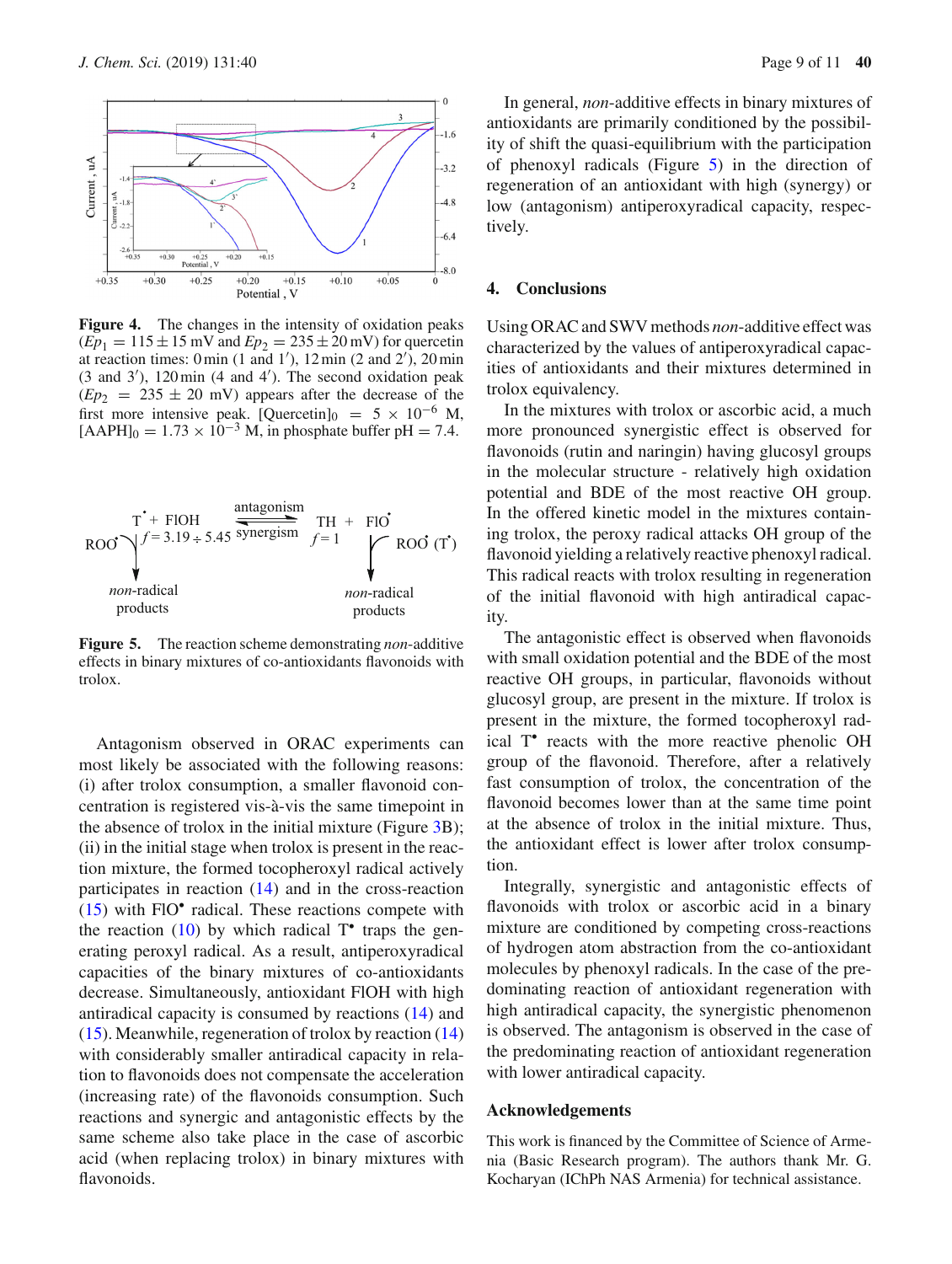#### **Compliance with ethical standards**

**Conflict of interest** None.

**Compliance with ethics requirements** This article does not contain any studies with human or animal subjects.

## **References**

- <span id="page-9-0"></span>1. Embuscado M E 2015 Spices and herbs: natural sources of antioxidants—a mini review *J. Funct. Food. Part B* **18** 811
- 2. Oroian M and Escriche I 2015 Antioxidants: characterization, natural sources, extraction and analysis *Food Res. Int.* **74** 10
- <span id="page-9-4"></span>3. Shahidi F and Ambigaipalan P 2015 Phenolics and polyphenolics in foods, beverages and spices: antioxidant activity and health effects—a review *J. Funct. Food. Part B* **18** 820
- <span id="page-9-1"></span>4. Rice-Evans C A, Miller N J and Paganga G 1997 Antioxidant properties of phenolic compounds *Trends Plant Sci.* **2** 152
- <span id="page-9-2"></span>5. Hotta H, Nagano S, Ueda M, Tsujino Y, Koyama J and Osakai T 2002 Higher radical scavenging activities of polyphenolic antioxidants can be ascribed to chemical reactions following their oxidation *Biochemic. Biophys. Acta* **1572** 123
- 6. Masuoka N, Matsuda M and Kubo I 2012 Characterisation of the antioxidant activity of flavonoids *Food Chem.* **131** 541
- <span id="page-9-19"></span>7. Jovanovic S V, Steenken S, Tosic M, Marjanovic M and Simic M G 1994 Flavonoids as antioxidants *J. Am. Chem. Soc.* **116** 4846
- 8. Pietta P-G 2000 Flavonoids as antioxidants *J. Nat. Prod.* **63** 1035
- <span id="page-9-3"></span>9. van Acker S A B E, van den Berg D J, Tromp M N J L, Griffioen D H, van Bennekom W P, van der Vijgh W J F and Bast A 1996 Structural aspects of antioxidant activity of flavonoids *Free Radic. Biol. Med.* **20** 331
- <span id="page-9-5"></span>10. Xiao Z-P, Peng Z-Y, Peng M-J, Yan W-B, Ouyang Y-Z and Zhu H-L 2011 Flavonoids health benefits and their molecular mechanism *Mini Rev. Med. Chem.* **11** 169
- <span id="page-9-6"></span>11. Chen A Y and Chen Y C 2013 A review of the dietary flavonoid, kaempferol on human health and cancer chemoprevention *Food Chem.* **138** 2099
- <span id="page-9-7"></span>12. Ingold K U and Pratt D A 2014 Advances in radicaltrapping antioxidant chemistry in the 21st century: a kinetics and mechanisms perspective *Chem. Rev.* **114** 9022
- <span id="page-9-10"></span>13. Wang S, Meckling K A, Marcone M F, Kakuda Y and Tsao R 2011 Sinergistic, additive and antagonistic effects of food mixtures on total antioxidant capacities *J. Agric. Food Chem.* **59** 960
- <span id="page-9-15"></span>14. Niki E, Saito T, Kawakami A and Kamiya Y 1984 Inhibition of oxidation of methyl linoleate in solution by vitamin E and vitamin C *J. Biol. Chem.* **259** 4177
- 15. Karpukhina G V and Emanuel N M 1984 Classification of synergistic mixtures of antioxidants and the mechanisms of synergy *Dokladi Akademii Nauk SSSR* **276** 1163 (*In Russian*)
- <span id="page-9-16"></span>16. Denisov E T and Azatyan V V 2000 *Inhibition of Chain Reactions* (London: Gordon and Breach) p. 338
- <span id="page-9-11"></span>17. Pedrielli P and Skibsted L H 2002 Antioxidant synergy and regeneration effect of quercetin, (-) epicatechin, and (+) catechin on  $\alpha$ -tocopherol in homogenous solutions of peroxidating methyl linoleate *J. Agric. Food Chem.* **50** 7138
- 18. Colon M and Nerin C 2016 Synergistic, antagonistic and additive interactions of green tea polyphenols *Eur. Food Res. Technol.* **242** 211
- <span id="page-9-9"></span>19. Wei Q-Y, Zhou B, Cai Y-J, Yang L and Liu Z-L 2006 Synergistic effect of green tea polyphenols with trolox on free radical-induced oxidative DNA damage *Food Chem.* **96** 90
- <span id="page-9-17"></span>20. Nogala-Kałucka M, Dwiecki K, Siger A, Górnaś P, Polewski K and Ciosek S 2013 Antioxidant synergism and antagonism between Tocotrienols, quercetin and rutin in model system *Acta Aliment.* **42** 360
- <span id="page-9-12"></span>21. Wang S and Zhu F 2015 Dietary antioxidant synergy in chemical and biological systems *Crit. Rev. Food Sci. Nutr.* **57** 2343
- <span id="page-9-8"></span>22. Niki E 1987 Interaction of ascorbate and  $\alpha$ -tocopherol *Ann. N. Y. Acad. Sci.* **498** 186
- <span id="page-9-13"></span>23. Kocharyan G H, Minasyan S H, Manukyan Z H and Tavadyan L A 2016 The synergestic and antagonistic effects of antiperoxyradical activities of flavonoid and trolox mixtures in water medium *Chem. J. Armen.* **69** 22 (*in Russian*)
- <span id="page-9-21"></span>24. Kocharyan G H 2015 The synergetic and antagonistic effects of antiperoxyradical activities of flavonoid and ascorbic acid mixtures *Proced. Eng. Acad. Armen.* **12** 762 (*in Armenian*)
- <span id="page-9-24"></span>25. Foti M C 2007 Antioxidant properties of phenols *J. Pharm. Pharmacol.* **59** 1673
- <span id="page-9-14"></span>26. Parker T L, Miller S A, Myers L E, Miguez F E and Engeseth N J 2010 Evaluation of synergistic antioxidant potential of complex mixtures using oxygen radical absorbance capacity (ORAC) and electron paramagnetic resonance (EPR) *J. Agric. Food Chem.* **58** 209
- 27. Gao G, Alessio H M and Cutler R G 1993 Oxygen-radical absorbance capacity assay for antioxidants *Free Radic. Biol. Med.* **14** 303
- <span id="page-9-18"></span>28. Amorati R and Valgimigli L 2015 Advantages and limitations of common testing methods for antioxidants *Free Radic. Res.* **49** 633
- <span id="page-9-20"></span>29. Gordon A and Ford R 1976 *The Satellite of Chemist* (MIR, Moscow) pp. 514–541. (*in Russian*)
- <span id="page-9-22"></span>30. Amic D, Stepanic V, Lucic B, Markovic Z and Dimitric Markovic J M 2013 PM6 study of free radical scavenging mechanisms of flavonoids. Why does O-H bond dissociation enthalpy effectively represent free radical scavenging activity *J. Mol. Model.* **19** 2593
- <span id="page-9-23"></span>31. Stepanić V, Gall Trošeli K, Lučić B, Marković Z and Amić D 2013 Bond dissociation free energy as a general parameter for flavonoid radical scavenging activity *Food Chem.* **141** 1562
- <span id="page-9-25"></span>32. Marteau C, Favier D, Nardello-Rataj V and Aubry J-M 2014 Dramatic solvent effect on the synergy between α-tocopherol and BHT antioxidants *Food Chem.* **160** 190